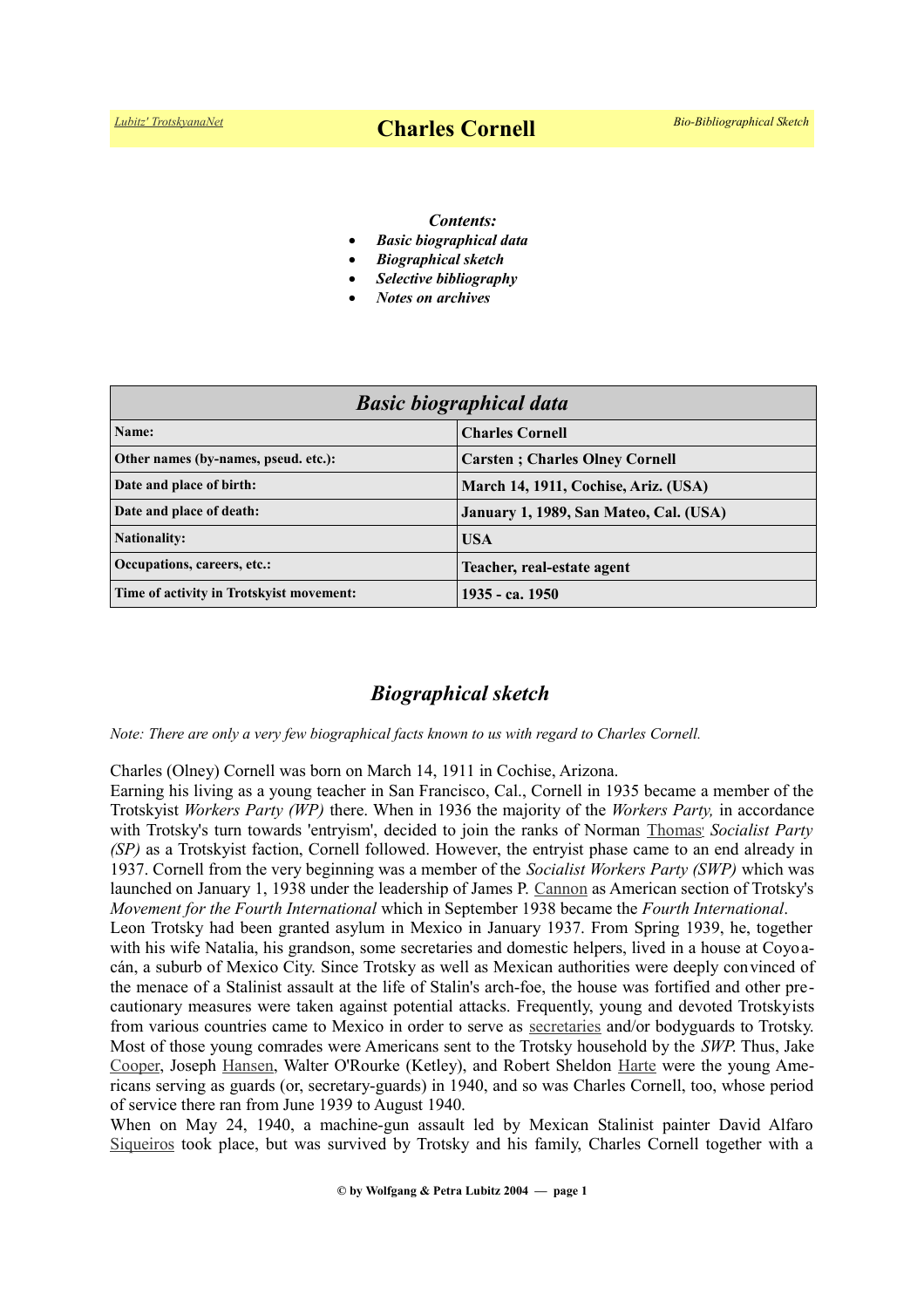guard from Germany, Otto [Schüssler,](https://www.trotskyana.net/Trotskyists/Bio-Bibliographies/bio-bibl_schuessler.pdf) was arrested by Mexican police colonel Leandro Apolinar Sánchez Salazar who was charged with the investigation of the attempted assault. At the beginning of his investigation he suspected Trotsky and his secretaries of having staged the raid, but soon realized that he was wrong. After two days and at the personal intervention of Trotsky, both Schüssler and Cornell were released.

Some three months later, Cornell was present at Trotsky's residence at Coyoacán but could not fore stall a second – this time fatal – assault against Trotsky: the perfidious ice-axe murder committed on the late afternoon of August 20, 1940 by Stalinist secret service agent Jaime Ramón [Mercader](https://en.wikipedia.org/wiki/Ram%C3%B3n_Mercader) del Río Hernandez, who used the alias names Jacques Mornard and Frank Jacson, respectively. Together with Joseph Hansen and the other guards, Cornell at least could overwhelm Mercader and surrender him to the police.

Cornell later gave a lively and colourful account about the time he spent in Coyoacán titled *With Trotsky in Mexico* which was published in the August 1944 issue of *Fourth International*, the theoretical journal of the *SWP* (reprinted in 1969).

Back to the United States, Cornell for a couple of years remained a member of the New York branch of the *SWP* but never played any important rôle in the party. He soon withdrew from political activities and engaged in real-estate development and home building, first in Connecticut and later in Arizona.

After retiring in 1988, he moved to San Mateo, Cal., where he died after a longer struggle against leukaemia on January 1, 1989, leaving his wife Betty, a daughter and a son.

# *Selective bibliography* [1](#page-1-0)

### *Selective bibliography: Books, collections, journals, bulletins to which Cornell contributed*

Fourth International (New York, NY, 1940-56) <TSB 0532>

Leo Trotzki 1879-1940 in den Augen von Zeitgenossen. - Hamburg : Junius, 1979. - 190 pp.

Leon Trotsky - the man and his work : reminiscences and appraisals / Joseph Hansen [et al.] - New York, NY : Merit Publ., 1969. - 128 pp.

Trotsky / ed. by Irving H. Smith. - Englewood Cliffs, NJ : Prentice-Hall, 1973. - VII, 181 pp. - (Great lives observed)

### *Selective bibliography: Books and articles about Cornell*

[Anon.]: [Charles Cornell](https://en.wikipedia.org/wiki/Charles_Cornell). [Biographical sketch, Wikipedia article] [Broué, Pierre?]: Charles Cornell (1911-1989), in: *Cahiers Léon Trotsky* <TSB 0277>, 1989 (38), p. 119. [Obituary]

*Note:* Some informations about Charles Cornell are likely to be found in some of the books, pamphlets, university works and articles listed in the relevant chapter(s) of the *[Lubitz' Leon Trotsky Bibliography \[ISSN 2190-](https://www.trotskyana.net/LubitzBibliographies/Trotsky_Bibliography/Leon_Trotsky_Bibliography.html) [0183\],](https://www.trotskyana.net/LubitzBibliographies/Trotsky_Bibliography/Leon_Trotsky_Bibliography.html)* e.g. chapters [2.8.08](https://www.trotskyana.net/LubitzBibliographies/Trotsky_Bibliography/Leon_Trotsky_Bibliography_02.html#c2.8.08) and [7.5.18](https://www.trotskyana.net/LubitzBibliographies/Trotsky_Bibliography/Leon_Trotsky_Bibliography_07.html#c7.5.18)

# *Notes on archives*

There is no particular Charles Cornell archive as far as we know. Nevertheless, some archival material – chiefly letters dated 1939 and 1940 – from and to Cornell can be found within the *[Leon Trotsky exile](https://hollisarchives.lib.harvard.edu/repositories/24/resources/6706)  [papers](https://hollisarchives.lib.harvard.edu/repositories/24/resources/6706)* [\(MS Russ 13.1\),](http://oasis.lib.harvard.edu//oasis/deliver/deepLink?_collection=oasis&uniqueId=hou00301) forming part of the famous *Trotsky Archives* housed at *[Houghton Library](https://www.trotskyana.net/Research_facilities/PublicArchives_America/publicarchives_america.html#houghton)*, Cambridge, Mass.<sup>[2](#page-1-1)</sup> Within the framework of the *Exile Papers*, the secretarial correspondence is con-

<sup>1)</sup> TSB item numbers (e.g. <TSB 0716>) refer to Lubitz' *Trotskyist Serials Bibliography*, München [etc.] : Saur, 1993, which is out of print but [available as PDF file](https://www.trotskyana.net/LubitzBibliographies/Serials_Bibliography/serials_bibliography.htm#PDF) within the framework of the *Lubitz' TrotskyanaNet* website. In TSB you can find detailed descriptions concerning the respective Trotskyist journals, newsletters, bulletins and the like.

<span id="page-1-1"></span><span id="page-1-0"></span><sup>2)</sup> For some details about the *Trotsky Archives* see the sub-chapter on *[Public Archives : America](https://www.trotskyana.net/Research_facilities/PublicArchives_America/publicarchives_america.html)* within the framework of our